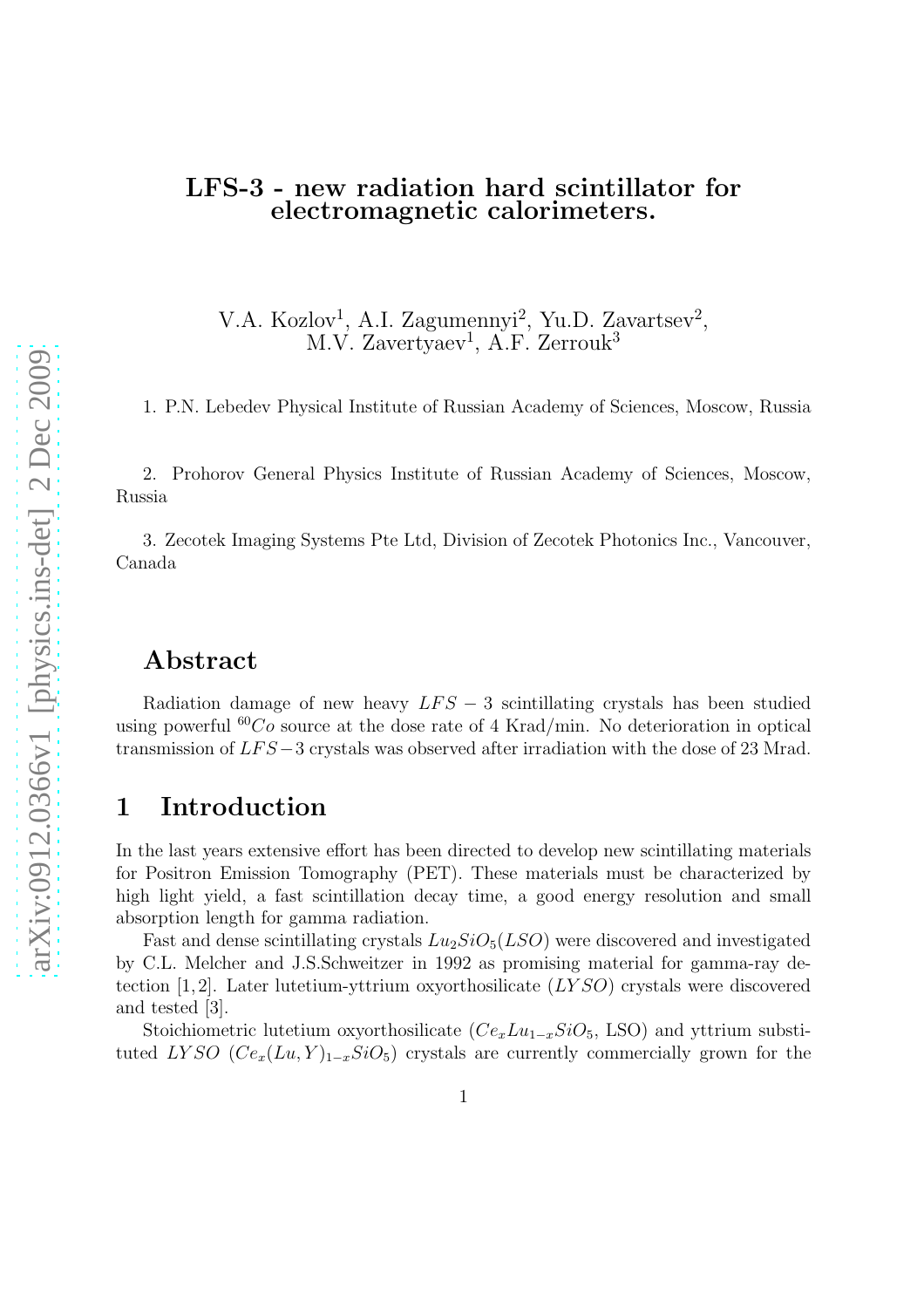fabrication of scintillation detectors. The large-size  $LSO/LYSO$  crystals were proposed for application in future high-energy physics experiments as attractive materials for homogeneous high resolution electromagnetic (EM) calorimeters [4, 5]. Recently first prototype of EM calorimeter based on  $3 \times 3$  large volume LYSO crystals was successfully tested at MAMI accelerator with photons up to 490 MeV energy [6] .

The one drawback of LSO is the relatively large spread of its scintillation parameters within the boule (top and bottom) and between different boules. The advertised LY SO crystals show slightly better light yield efficiency and decay time as compared to LSO. They, however, exhibit similar non-uniformity of scintillation parameters across the boule, with an additional intrinsic tendency to cracking.

## 2 Results and discussion

<span id="page-1-0"></span>

| Material                              | NaI(Tl) | $LFS-3$ |
|---------------------------------------|---------|---------|
| Density, $\rho \left( q/cm^3 \right)$ | 3.67    | 7.35    |
| Melting point, $(^0C)$                | 651     | 2000    |
| Radiation length, $X_0$ (cm)          | 2.59    | 1.15    |
| Moliere radius, $R_m$ (cm)            | 4.3     | 2.09    |
| Light output $(\%)$                   | 100     | 85      |
| Decay time, $(ns)$                    | 230     | 35      |
| Peak emission, (nm)                   | 410     | 425     |
| Refractive index, $n$                 | 1.85    | 1.81    |
| in maximum of emission                |         |         |
| Hardness, (Moh)                       | 2       | 5       |
| Hygroscopic                           | Yes     | No      |

Table 1: The basic properties of the scintillating crystals.

Proprietary, bright scintillators  $LFS - 3$  (Lutetium Fine Silicate) developed by Zecotek Imaging Systems Pte Ltd provide much improved scintillating parameters and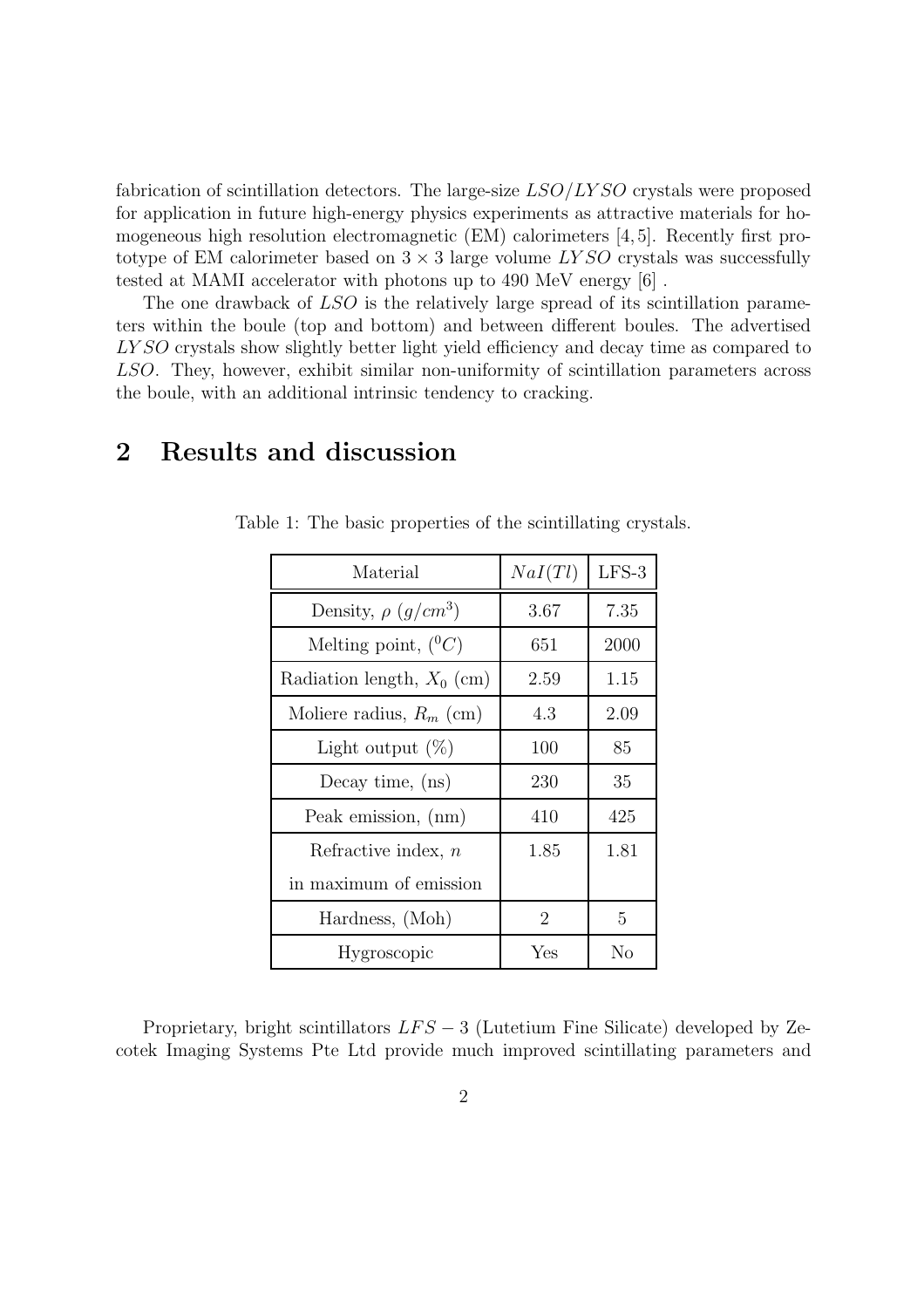reproducibility  $[7]$ . LFS is a brand name of the set of Ce-doped scintillation crystals of the solid solutions on the basis of the silicate crystal, comprising lutetium and crystallizing in the monoclinic system, spatial group  $C2/c$ ,  $Z = 4$ . The patented  $LFS - 3$ compositions is  $Ce_xLu_{2+2y-x-z}A_zSi_{1-y}O_{5+y}$ , where A is at least one element selected from the group consisting of  $Ca, Gd, Sc, Y, La, Eu$  and Tb.

The raw materials were 99.999% pure  $Lu_2O_3$ ,  $SiO_2$  and the scintillating  $CeO_2$  dopant. The LFS crystals demonstrated stable scintillation parameters for top and bottom of large boules in comparison with  $LSO$ . The most important parameters of  $LFS$  scintillating crystals are presented in Table [1](#page-1-0) in comparison with characteristics of common inorganic scintillator  $NaI(Tl)$ . The main properties of LFS crystal make it highly suitable as a scintillating material for electromagnetic calorimeters in high energy particle physics experiments.



<span id="page-2-0"></span>Figure 1: Transmission spectra of  $LFS - 3$  crystal before and after irradiation(sample thickness 10 mm)

Currently there is a strong demand for ultra radiation resistant crystals for electromagnetic calorimeters located near beam-pipe, in the endcap region, and capable of working under heavy radiation conditions during an extended length of time.

In this work we study radiation hardness of small  $LFS - 3$  samples at accumulated doses from low-energy gamma-ray irradiation up to 68 Mrad.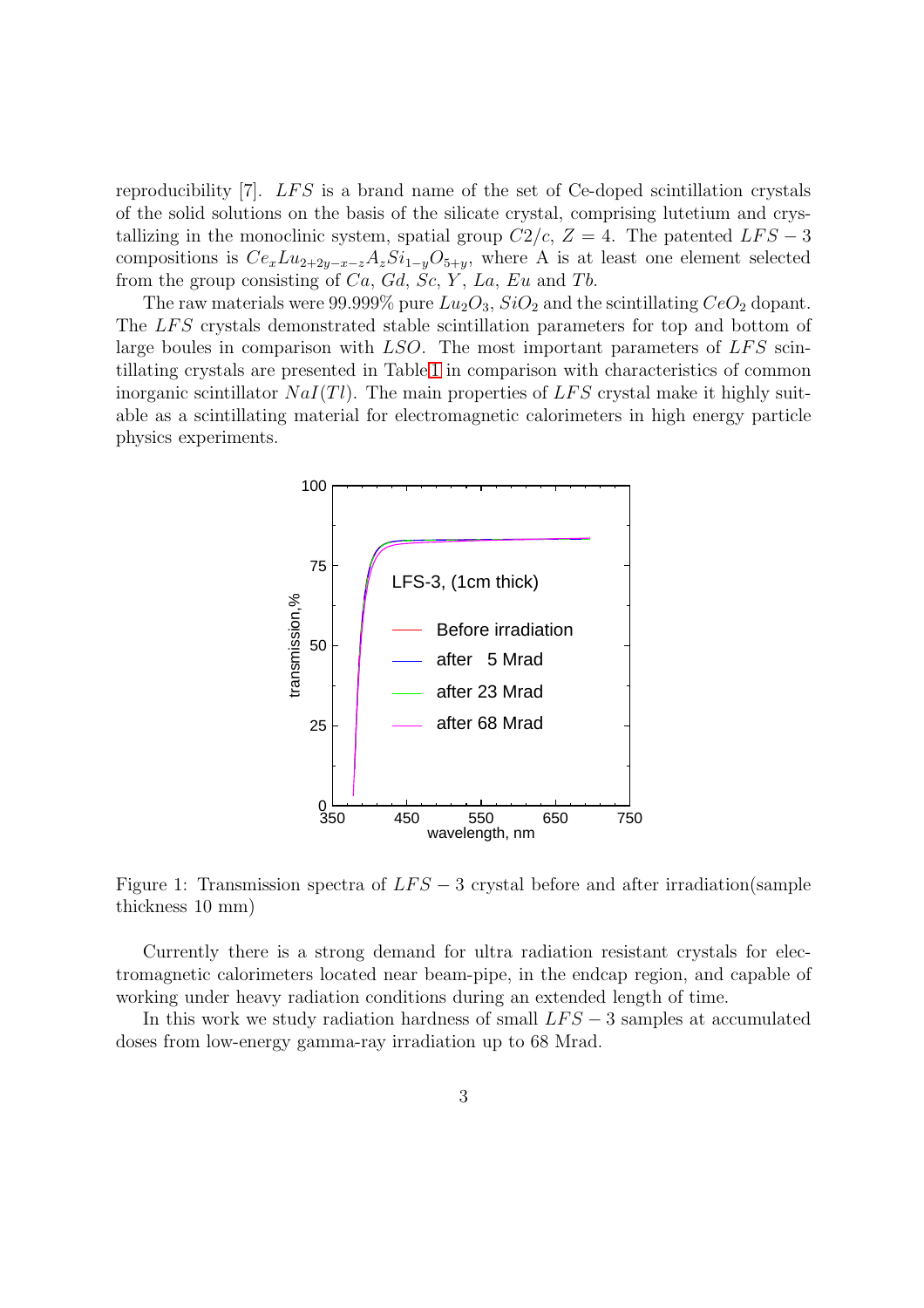The  $LFS - 3$  crystals were grown by Zecotek Imaging Systems Pte Ltd, Division of Zecotek Photonics Inc., Vancouver, Canada with the Czochralski technique. The  $10 \times 10 \times 10$  cm<sup>3</sup> samples (from top, middle, bottom) were cut from  $LFS-3$  boule of 10 cm diameter and 20 cm length then polished to an optical grade. Optical transmission spectra across a 10 mm thickness were measured with a spectrophotometer (Kruess Optronic VIS 6500).

Radiation hardness of  $LFS - 3$  samples was studied by comparing transmission spectra of the samples before and after irradiation. The irradiation was carried out using  $^{60}Co$  source (maximum power is about 4 Krad/min). All LFS – 3 crystals (top, middle, bottom of boule) were sequentially irradiated with three doses: 5 Mrad, 23 Mrad and 68 Mrad. Optical transmission spectra measurements were performed just after irradiation. The result for one  $LFS - 3$  crystal is plotted in Fig. [1.](#page-2-0)

From the analysis of the spectra it can be seen that with an increase of the irradiation dose the transmission drops down for the 68 Mrad dose only. There was no reduction in transmission spectra for  $LFS - 3$  after irradiation with the dose 23 Mrad, for samples produced from top, middle and bottom of a large LFS boule.

### 3 Conclusions

Earlier radiation hardness of LSO and LY SO crystals has been already investigated [8–10]. For example, the  $Ce:LSO$  degradation in optical transmission after irradiation with <sup>60</sup>Co gamma-rays is about ~ 2.5% per cm at 10 Mrad [8]. LFS – 3 is a faster scintillator with better radiation hardness, making it a very suitable scintillation material for electromagnetic calorimeter used in high-energy particle physics experiments.

# References

- [1] C.L. Melcher and J.S. Schweitzer, A promising new scintillator: cerium-doped lutetium oxyorthosilicate. Nucl.Instr.Meth. A314(1992) 212-215
- [2] C.L. Melcher and J.S. Schweitzer, Cerium doped lutetium oxyorthosilicate: a fast efficient new scintillator. IEEE Trans.Nucl.Sci. NS-39,1992,502-505
- [3] D.W. Cooke et al., Crystal growth and optical characterization of cerium doped Lu1.2Y0.8SiO5. J.Appl.Phys.88 (2000) 7360
- [4] J. Chen, L. Zhang and R.-Y. Zhu, Large size LYSO crystals for future high energy physics experiments. IEEE Trans.Nucl.Sci. 52: 3133-3140, 2005
- [5] J. Chen et al., Large size LSO and LYSO crystals for future high energy physics experiments. IEEE Trans.Nucl.Sci. 54: 718-724, 2007